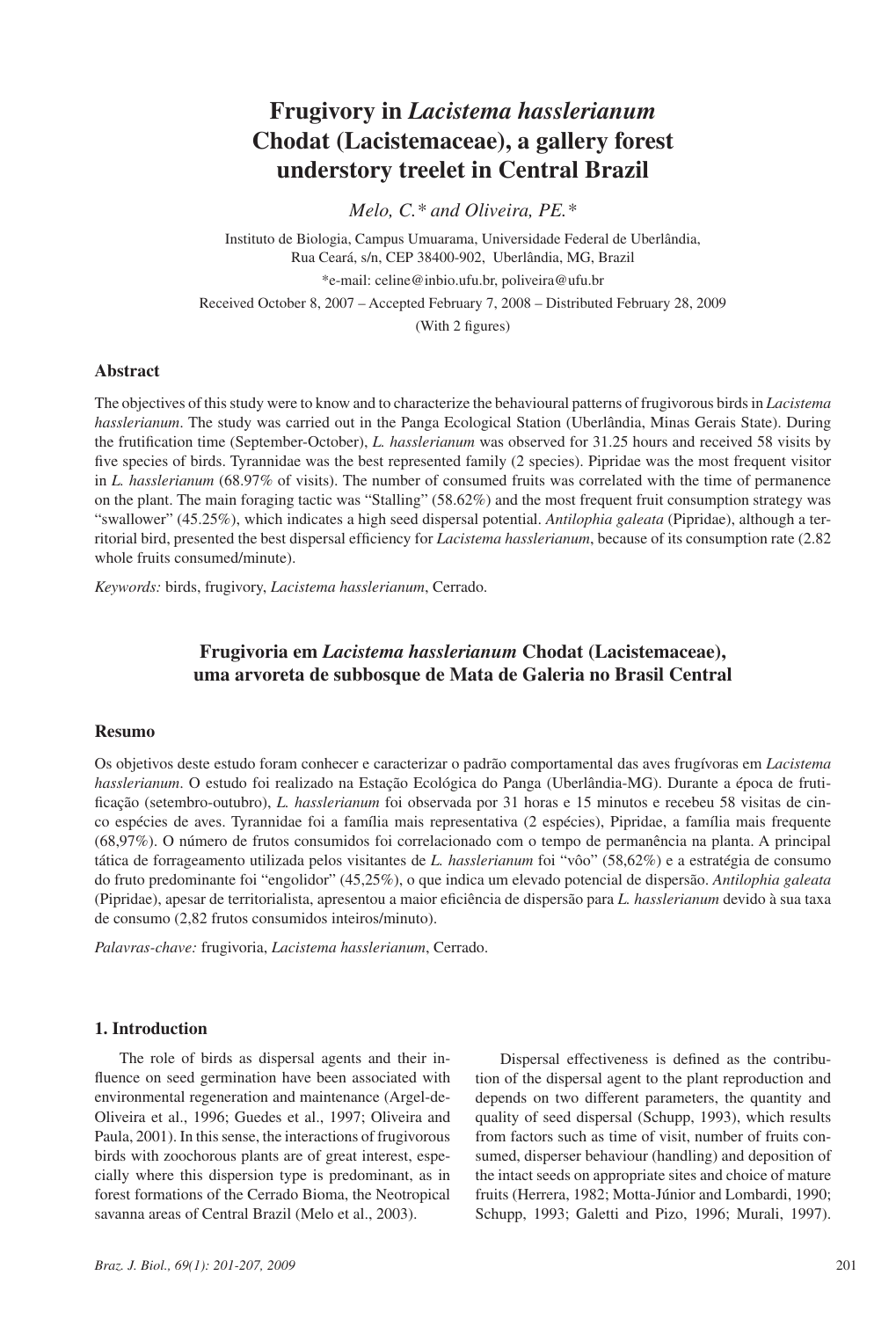However, typical dispersal agents may be deficient in their dispersal ability (Schupp, 1993). Several factors interfere in the choice of fruits, such as colour, accessibility, nutrition value (Snow, 1971), shape, size, position of the fruits (Foster, 1977), abundance (Snow, 1971; Moermond and Denslow, 1983; Levey et al., 1984) and size of the beak of the dispersal agent (Kantak, 1979). Such factors can lead to different ecological consequences under specific conditions. If there is a relative abundance of fruits, the frugivore may be able to move to areas with larger availability of resources (Foster, 1977; Levey et al., 1984) or make more restrictive choices (Moermond and Denslow, 1983). On the other hand, in periods of shortage, when mature fruits can be rare and in reduced amounts, this resource would be explored intensely, leading to an even faster decrease (Lambert and Marshall, 1991). The foraging tactics that determine the amount of fruits ingested in a certain period of time, as well as the consumption strategy will determine the role of the frugivore (disperser or predator).

The understory of tropical forests sustains a different fauna from the canopy, with species of birds restricted to these areas, to which understory plants are the largest source of resources (Gentry and Emmons, 1987). Although there is a prevalence of omnivorous and insectivorous birds out on the canopy, in the understory of tropical forests, the insectivorous species are dominant and they tend, furthermore, to suffer less seasonal oscillation (Greenberg, 1981). The largest consumption of fruits, including consumption by insectivorous and omnivorous species, has been typically associated with the time of reproduction of the birds and with opportunities due to availability of resources (Mikich, 2001). Considering the importance of the understory of forest physiognomies of the Cerrado region to the maintenance of the avifauna (Bagno and Marinho-Filho, 2001; Melo, 2003), there is a need for additional information on plant-frugivore interactions in these habitats. Some understory plant species can be important for local avifauna restricted to these habitats (Gentry and Dodson, 1987).

The objective of this study was to observe the frugivorous birds that consume *Lacistema hasslerianum*  Chodat fruits, a common species in the understory of forests in the Triângulo Mineiro region, in central Brazil, in order to characterize and to compare the behaviour of the frugivorous birds with respect to foraging tactics and fruit consumption strategies. Such informations were further used to determine the main seed dispersers and to test the hypothesis that birds with more specialized frugivorous diets would present better fruit handling and consumption efficiency (number of fruits/time) besides rendering better seed dispersal for this understory tree.

## **2. Material and Methods**

#### *2.1. Plant species and study area*

*Lacistema hasslerianum* is a shrub or treelet of the family Lacistemaceae. This family is considered rare in gallery forests of the Distrito Federal (Silva-Júnior et al., 2001), but it is one of the most abundant in the forest gradient of the Ecological Station of Panga, in Uberlândia, MG (Arantes, 2002). It is a typical species of Gallery and Mesophyllous forests, appearing mainly close to water courses. The fruiting period of *L. hasslerianum* is between September and December (Arantes, 2002) with a peak from mid-September to the beginning of October, when mature fruits are produced in larger quantities (Melo, 2003). The fruit is a dehiscent capsule with a red pericarp and a white aril surrounding the seed, a contrasting arrangement which is commonly associated with bird dispersed fruits. Average fruit (propagule) dimensions are 6.29 x 3.53 mm. Sugar concentration in the aril is ca. 15.5% (Melo, 2003).

The study was carried out in a Gallery Forest area in the Panga Ecological Station (PES) in Uberlândia-MG (19 09'-19 11'S and 48 23'-48 24'W; 800 m), an area of 409.5 ha maintained by the Federal University of Uberlândia (Schiavini and Araújo, 1989). The climate of the area is seasonal with a rainy summer, between October and March, and a dry winter, between April and September (Rosa et al., 1991). The vegetation of the area is the Cerrado, open savanna formations, and forest gradients formed by the Gallery forests, Mesophyllous forest and Cerradão, denser woodlands. The studied gallery forest, along the Panga stream, has an area of approximately 15 ha (Arantes, 2002), with a continuous gradient to Mesophyllous forests and Cerradão (Schiavini, 1992).

Five focal individuals of *Lacistema hasslerianum*  were observed in September and October of 2001. The observations were carried out between 6:45 AM and 5:30 PM, a period which was divided in 15 minutes observation intervals. A total of 31 hours and 15 minutes distributed along four weeks, the period of mature fruits presentation. Each 15 minutes interval was sampled four times up to 11:30 AM, and after this, there were made two samples per interval.

#### *2.2. Procedures*

The frugivorous birds that removed fruits (actually the diaspore was removed, which consisted of the seed plus the aril, but hereafter, we will refer to fruit removal for simplicity) from *L. hasslerianum* were observed. For each visit we registered: a. bird species, b. time of arrival and exit of the plant, c. number of consumed fruits, d. foraging tactics and e. consumption strategy. The foraging tactics were adapted from Moermond and Denslow (1985) as: "Stalling" (flight) when the bird collect the seed in flight, without landing on the plant or hovering in front of the fruit and "Picking" (settling), when the bird settled on the plant while removing and consuming the fruits.

The birds were classified for their fruit consumption strategies as suggested by Schupp (1993): "Swallower" - they gobbled up the whole fruit with the seeds; "Pulp consumer" - they removed pieces of the pulp, perforating or pecking the fixed fruit in the plant and "Predator"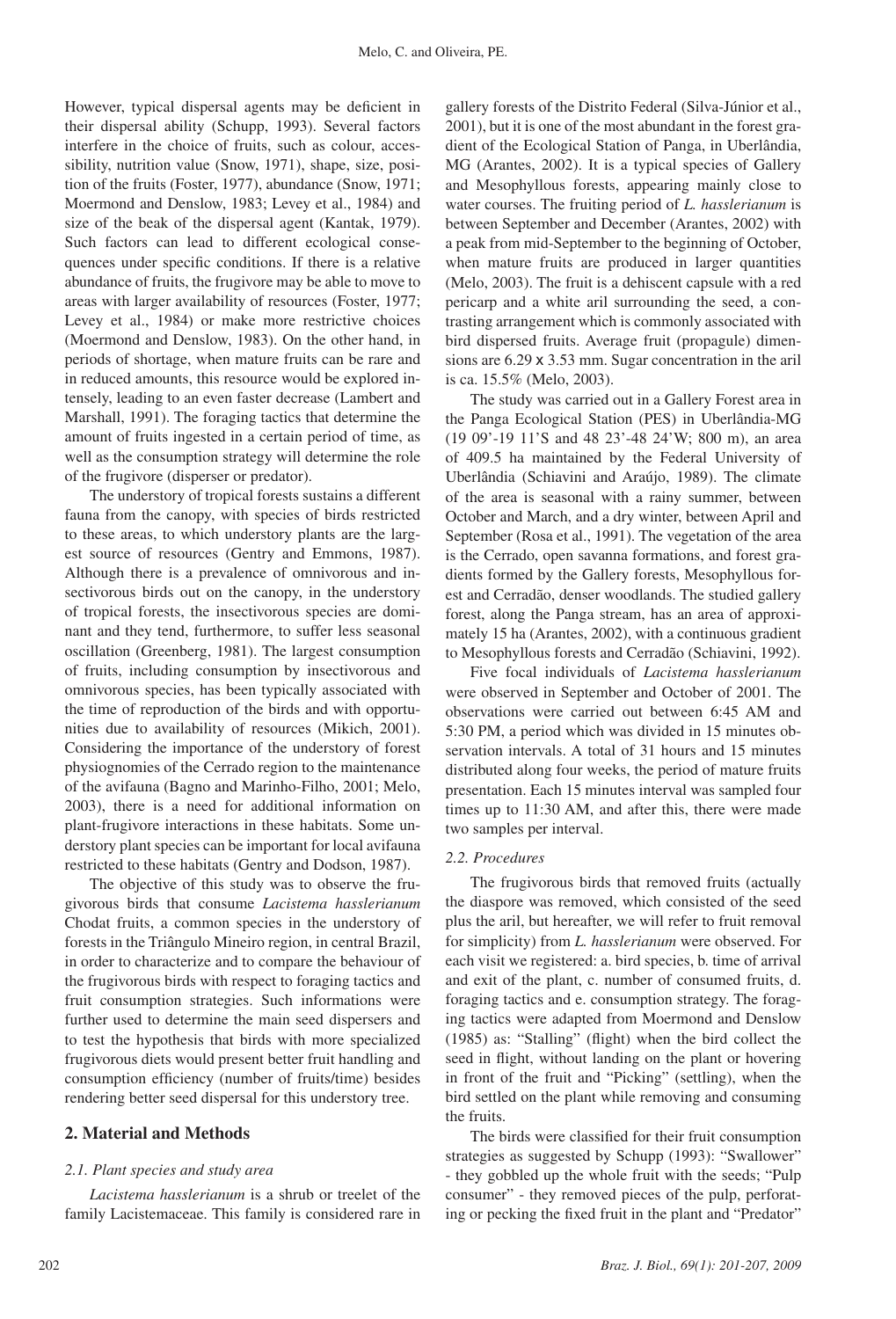- when fruit consumption implied damage to the seeds and "Manipulator" – handled the fruits with the beak ingesting the juice and edible pulp, usually discharging entire seeds. The dispersal efficiency was inferred from the consumption rate, calculated as the average rate of whole fruits consumed per time of permanence on the plant (Motta-Júnior and Lombardi, 1990; Schupp, 1993).

The Spearman correlation (Zar, 1999) was used to verify if the time of permanence on the plant and fruit consumption varied linearly in the same magnitude. The index of diversity of Shannon-Weaver (J') (Zar 1999) was used to describe the contribution of the different bird species to the number of visits and consumed fruits. The Coleman Rarefaction (EstimateS 6.0) was made to estimate the species richness.

#### **3. Results**

There were 58 visits by five species of birds (Table 1), and in 55 visits the consumption of 138 fruits was observed. Tyrannidae was the most representative family with two species and Pipridae, the most frequent (68.97% of the visits). The most frequent species were *Antilophia galeata* Lichtenstein, 1823 (Pipridae; 68.97% of the visits), a frugivore bird, and *Saltator similis* D'Orbigny and Lafresnaye, 1837 (Fringillidae; 22.42% of the visits), an omnivore specie (Tables 1 and 2). During the first two weeks of fruit presentation (observation sections 1-15), only these bird species were observed on *L. hasslerianum*. The remaining three species were recorded only during the third and fourth week of the study (observation sections 16-32) (Figure 1), when the number of fruits was already smaller and they were less explored by *A. galeata* (2.5% of the visits) and *S. similis* (23% of the visits). The Coleman Rarefaction Curve shows the tendency to stabilization (Figure 1).

The visits occurred during the morning and afternoon, with two visitation peaks, between 7:00-8:00 AM and 12:00-3:00 PM (Figure 2). *Antilophia galeata* visited *L. hasslerianum* during the whole day (Table 1), and presented the largest visitation peaks, between 10:00 AM and 2:30 PM, even so it maintained ingestion rates relatively low (oscillating between 0.5 and 5.5 fruits/hour).



Figure 1. Coleman rarefaction curve (EstimateS 6.0) of bird species observed on *L. hasslerianum* after each observation hour.

Although it also visited *L. hasslerianum* throughout the whole day, *Saltator similis* presented smaller peaks, between 0.25 to 1.5 visits per hour (mean  $0.35 \pm 0.53$ ), than *A. galeata*, that accomplished between 0.25 and 3.0 visits per hour (mean 1.21 ± 0.93). *Coereba flaveola* Linnaeus, 1758 concentrated the visits and fruit consumption between 9:30 and 10:00 AM and its mean visiting time varied from 3.5 to 5.17 minutes (mean 4.08 + 0.94).

In terms of consumption rate, *S. similis* and *C. flaveola* presented the more accentuated peaks with up to 8 (mean  $2.53 \pm 1.56$ ) and 7 (mean  $2.02 \pm 0.58$ ) fruits consumed per hour, respectively. Although *A. galeata*  presented smaller peaks (5.5 fruits consumed per hour) than *S. similis* and *C. flaveola*, the oscillation in the consumption rate was smaller (mean  $1.81 \pm 1.57$ ). In spite of the number of fruits consumed by *S. similis*  $(N = 51)$ having been similar to those consumed by *A. galeata*   $(N = 53)$ , these species were different in terms of consumption strategy. *Antilophia galeata* generally gobbled the whole seeds (98.11%), and *S. similis* destroyed them (90.19%) (Table 2). *Coereba flaveola* consumed the aril only, without removing the seeds from the plant  $(N = 28)$ fruits consumed). The number of consumed fruits was positively correlated with the time of permanence of the bird on the plant ( $r_s = 0.8656$ ; gl = 25; p < 0.00001). In most of the observed visits (72.4%), there was consumption of one or two fruits.

*Antilophia galeata* presented the greatest fruit consumption rate (2.82 fruits whole per minute of visit) which therefore, possessed the largest dispersal efficiency. Although the rate of fruit consumption of *S. similis*  was larger (4.9 fruits per minute of visit) than *A. galeata*, this species behaved as predator of most of the consumed fruits (88.5%), because when consuming the fruits, the seeds were triturated before ingestion. This was confirmed by direct observation of seedling handling by the birds and fragments of the seeds discarded during foraging bouts. During the observed visits, only five fruits



Figure 2. Frequency of visits by birds throughout the day on *L. hasslerianum*.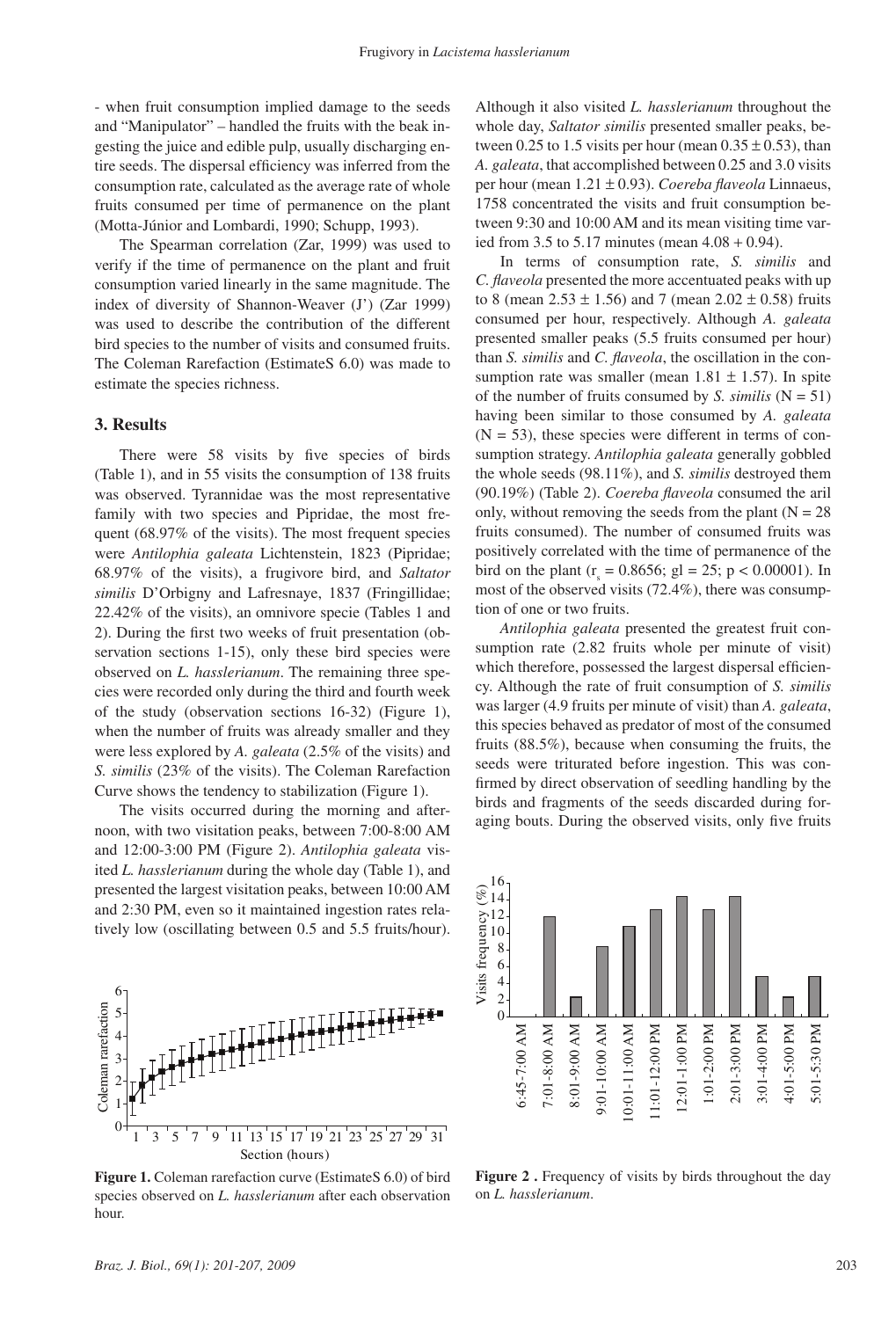| Family                                                 | Diet Habitat <sup>3</sup> 7:00 | 7:30 8:00                     | 9:00<br>8:30                    | 10:00 10:30<br>9:30               | 11:00 11:30                  |                              | 12:00 12:30 1:00 1:30        | 3:30<br>3:00<br>2:30<br>Gr = Woodlands; Ur = Urban. 'Andrade (1997); ?Antas and Cavalcanti (1988); ?Dubs (1992); 'Sick (1987); 'Ribeiro (2001) and 'Personal observation.<br>2:00 | 5:00<br>4:30<br>4:00 |
|--------------------------------------------------------|--------------------------------|-------------------------------|---------------------------------|-----------------------------------|------------------------------|------------------------------|------------------------------|-----------------------------------------------------------------------------------------------------------------------------------------------------------------------------------|----------------------|
| <b>Species</b>                                         |                                |                               |                                 | ÅМ                                |                              |                              |                              | Md                                                                                                                                                                                |                      |
| PIPRIDAE                                               |                                |                               |                                 |                                   |                              |                              |                              |                                                                                                                                                                                   |                      |
| Antilophia                                             | Fo, Cw,<br>$F^{2,3,4}$         |                               |                                 |                                   |                              |                              |                              |                                                                                                                                                                                   |                      |
| galeata                                                | $\mathbb{S}_{\mathbb{W}}$      |                               |                                 |                                   |                              |                              |                              |                                                                                                                                                                                   |                      |
| <b>TYRANNIDAE</b>                                      |                                |                               |                                 |                                   |                              |                              |                              |                                                                                                                                                                                   |                      |
| Elaenia                                                | Fo, Cw                         |                               |                                 |                                   |                              |                              |                              |                                                                                                                                                                                   |                      |
| $\mathbb{F}^{\,3,4}$<br>$\Gamma$<br>chiriquensis cf    | $_{\rm Fo}$                    |                               |                                 |                                   |                              |                              |                              |                                                                                                                                                                                   |                      |
| Cnemotriccus                                           |                                |                               |                                 |                                   |                              |                              |                              |                                                                                                                                                                                   |                      |
| PARULIDAE<br>fuscatus                                  |                                |                               |                                 |                                   |                              |                              |                              |                                                                                                                                                                                   |                      |
| Ż,<br>Coereba                                          | Or, Fo,                        |                               |                                 |                                   |                              |                              |                              |                                                                                                                                                                                   |                      |
|                                                        |                                |                               |                                 |                                   |                              |                              |                              |                                                                                                                                                                                   |                      |
| $\widetilde{\mathbb{E}}^6$<br>FRINGILLIDAE<br>flaveola | Ur $^6$                        |                               |                                 |                                   |                              |                              |                              |                                                                                                                                                                                   |                      |
|                                                        |                                |                               |                                 |                                   |                              |                              |                              |                                                                                                                                                                                   |                      |
| F <sup>2,4</sup><br>$\Gamma,$<br>Saltator<br>similis   | Fo, Gr                         |                               |                                 |                                   |                              |                              |                              |                                                                                                                                                                                   |                      |
| Family/Species                                         | Visits                         |                               |                                 | Fruit consumption ( $N = 137$ )   |                              |                              | Fruits consumed              | Time spent                                                                                                                                                                        | Consumption          |
|                                                        | $\mathbf{n}(\%)$               |                               |                                 |                                   |                              |                              |                              |                                                                                                                                                                                   | (fruits whole/min)   |
|                                                        |                                | Swallower<br>$\mathbf{n}(\%)$ | Manipulator<br>$\mathbf{n}(\%)$ | Pulp consumer<br>$\mathbf{n}(\%)$ | Predator<br>$\mathbf{n}(\%)$ | $n\left(\% \right)$<br>Total | $mean \pm dp(n)$<br>By visit | on plants (minutes)<br>$mean \pm dp(n)$                                                                                                                                           |                      |
| PIPRIDAE                                               |                                |                               |                                 |                                   |                              |                              |                              |                                                                                                                                                                                   |                      |
| Antilophia galeata                                     | (68.97)<br>$\overline{40}$     | 52 (37.95)                    | 1(0.73)                         | 0                                 | $\circ$                      | 53 (38.40)                   | $1.325 + 1.07(40)$           | $0.47 + 0.63(8)$                                                                                                                                                                  | 2.82                 |
| <b><i>TYRANNIDAE</i></b>                               |                                |                               |                                 |                                   |                              |                              |                              |                                                                                                                                                                                   |                      |
| Elaenia chiriquensis cf.                               | 1(1.72)                        | 4(2.92)                       | $\circ$                         |                                   | $\circ$                      | 4(2.90)                      | ↤                            |                                                                                                                                                                                   | 4                    |
| Cnemotriccus fuscatus                                  | 1(1.72)                        | 1(0.73)                       | $\circ$                         | $\circ$ $\circ$                   | $\circ$                      | 1(0.72)                      |                              |                                                                                                                                                                                   |                      |
| PARULIDAE                                              |                                |                               |                                 |                                   |                              |                              |                              |                                                                                                                                                                                   |                      |
| Coereba flaveola<br><b>FRINGILLIDAE</b>                | 3(5.17)                        | $\circ$                       | $\circ$                         | 28 (20.44)                        | $\circ$                      | 28 (20.28)                   | $9.33 + 1.15(3)$             | $4.08 + 0.94(3)$                                                                                                                                                                  | 2.29                 |
| Saltator similis                                       | 13                             | 5(3.65)                       | $\circ$                         | $\circ$                           | 46 (33.58)                   | 52* (37.68)                  | $5.1 + 3.36(10)$             | $1.04 + 1.11(11)$                                                                                                                                                                 | 0.48                 |
|                                                        | (22.41)                        |                               |                                 |                                   |                              |                              |                              |                                                                                                                                                                                   |                      |
| Total                                                  | 58 (100)                       | 62(45.25)                     | 1(0.73)                         | 28 (20.44)                        | 46 (33.58)                   | 138 (100)                    |                              |                                                                                                                                                                                   |                      |

| į                  |                     |
|--------------------|---------------------|
|                    |                     |
|                    |                     |
| íi<br>l            |                     |
| i                  |                     |
| i<br>į             |                     |
| I                  |                     |
|                    |                     |
| Ľ                  |                     |
| ł                  |                     |
|                    |                     |
|                    |                     |
|                    |                     |
|                    |                     |
| $\mathsf{II}$      |                     |
| ֦֖֖֚֚֚֝֬ <u>֓</u>  |                     |
| HOTO-T             |                     |
| ļ                  | I                   |
| $\mathbf{u}$       |                     |
|                    | l                   |
|                    |                     |
|                    |                     |
| i                  |                     |
| ì<br>ď             | ļ                   |
| $\frac{2}{1}$      |                     |
|                    |                     |
| .<br>EFFI          |                     |
| I                  |                     |
| $\frac{1}{1}$<br>ļ | ۱                   |
| i                  |                     |
| l<br>$\mathbf{I}$  |                     |
|                    |                     |
|                    |                     |
| ļ                  |                     |
|                    |                     |
|                    |                     |
| ļ                  |                     |
|                    | l                   |
| bllio              | and                 |
| ļ                  | l                   |
|                    |                     |
|                    | ı                   |
|                    | į                   |
| ı                  |                     |
|                    |                     |
|                    |                     |
|                    |                     |
|                    |                     |
| ļ<br>i             |                     |
|                    | I<br>l              |
|                    |                     |
|                    |                     |
|                    |                     |
|                    |                     |
|                    | $\overline{1}$<br>I |
|                    |                     |

| ε                        |  |
|--------------------------|--|
| ₹                        |  |
| ₹                        |  |
|                          |  |
|                          |  |
| ļ<br>I                   |  |
|                          |  |
| ļ                        |  |
|                          |  |
|                          |  |
|                          |  |
|                          |  |
| $\overline{\phantom{a}}$ |  |
| i                        |  |
| ļ<br>ļ                   |  |
|                          |  |
| į                        |  |
|                          |  |
| š                        |  |
|                          |  |
|                          |  |
|                          |  |
|                          |  |
|                          |  |
|                          |  |
|                          |  |
|                          |  |
|                          |  |
|                          |  |
|                          |  |
|                          |  |
|                          |  |
|                          |  |
|                          |  |
|                          |  |
|                          |  |
|                          |  |
|                          |  |
|                          |  |
|                          |  |
| l                        |  |
|                          |  |
|                          |  |
|                          |  |
|                          |  |
|                          |  |
|                          |  |
| ļ<br>1                   |  |
|                          |  |
| ă<br>ಡ                   |  |
|                          |  |

| <b>Family/Species</b>                    | Visits              |                     |                  | Fruit consumption $(N = 137)$                    |                                                  |                                     | <b>Fruits consumed</b>       | Time spent                             | Consumption |
|------------------------------------------|---------------------|---------------------|------------------|--------------------------------------------------|--------------------------------------------------|-------------------------------------|------------------------------|----------------------------------------|-------------|
|                                          | $n\left(\% \right)$ | Swallower           |                  | Manipulator Pulp consumer                        | Predator                                         | <b>Total</b>                        | By visit                     | on plants (minutes) (fruits whole/min) |             |
|                                          |                     | $\mathbf{n}$ (%)    | $\mathbf{n}$ (%) | $n\left(\frac{\partial V}{\partial \rho}\right)$ | $n\left(\frac{\partial V}{\partial \rho}\right)$ | $n\left(\frac{\sigma}{\ell}\right)$ | mean $\pm$ dp(n)             | mean $\pm$ dp(n)                       |             |
| PIPRIDAE                                 |                     |                     |                  |                                                  |                                                  |                                     |                              |                                        |             |
| Antilophia galeata                       | $\frac{1}{4}$       | 52 (37.95)          | 1(0.73)          |                                                  |                                                  |                                     | $53(38.40)$ $1.325+1.07(40)$ | $0.47 + 0.63(8)$                       | 2.82        |
|                                          | (68.97)             |                     |                  |                                                  |                                                  |                                     |                              |                                        |             |
| <b>TYRANNIDAE</b>                        |                     |                     |                  |                                                  |                                                  |                                     |                              |                                        |             |
| Elaenia chiriquensis cf. 1 (1.72)        |                     | 4 (2.92)            |                  |                                                  |                                                  | 4(2.90)                             |                              |                                        |             |
| Cnemotriccus fuscatus                    | (1.72)              | 1(0.73)             |                  |                                                  |                                                  | 1(0.72)                             |                              |                                        | I           |
| PARULIDAE                                |                     |                     |                  |                                                  |                                                  |                                     |                              |                                        |             |
| Coereba flaveola                         | 3(5.17)             |                     |                  | 28 (20.44)                                       |                                                  | 28 (20.28)                          | $9.33 + 1.15(3)$             | $4.08 + 0.94(3)$                       | 2.29        |
| <b>FRINGILLIDAE</b>                      |                     |                     |                  |                                                  |                                                  |                                     |                              |                                        |             |
| Saltator similis                         | $\frac{13}{2}$      | 5(3.65)             |                  |                                                  | 46 (33.58)                                       |                                     | $52*(37.68)$ $5.1+3.36(10)$  | $1.04 + 1.11(11)$                      | 0.48        |
|                                          | (22.41)             |                     |                  |                                                  |                                                  |                                     |                              |                                        |             |
| Total                                    |                     | 58 (100) 62 (45.25) | 1(0.73)          | 28 (20.44)                                       | 46 (33.58)                                       | 138 (100)                           |                              |                                        |             |
| *Consumption not observed for one fruit. |                     |                     |                  |                                                  |                                                  |                                     |                              |                                        |             |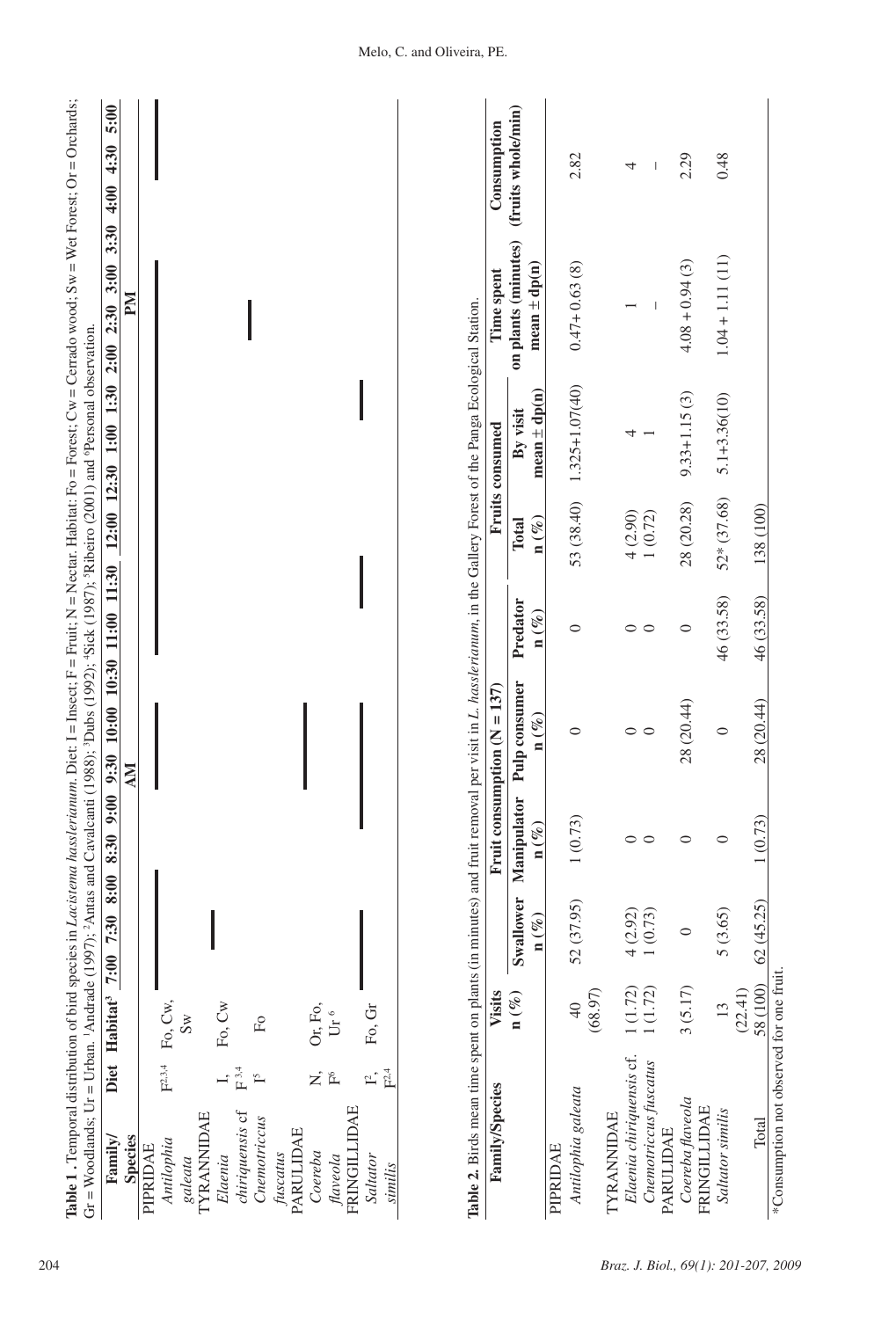were consumed intact by *S. similis*, which represents a whole fruit consumption rate, and potential dispersal, of only 0.48 fruits per minute.

In most of the visits (69.09%), a single fruit was consumed, and the "Stalling" (flight) foraging tactic was the most used (58.62%). The "Swallow" consumption strategy was the most commonly used (45.25%) followed by the "Predator" one (33.58%), which was exclusively used by *S. similis*.

The number of bird visits to *L. hasslerianum* was more heterogeneous  $(J' = 0.54)$  than the fruit consumption by frugivorous birds  $(J' = 0.74)$ . This implies that, although the visits oscillated throughout the day, presenting peaks, fruit consumption did not oscillate so intensely.

## **4. Discussion**

The fruit of *L. hasslerianum* can be considered medium sized (as defined by Kantak, 1979). Its shape and size can favor the consumption by smaller frugivorous birds such as *A. galeata*, but they can also be used by less specialized birds. In this same area, a study with *Faramea cyanea* (Melo et al., 2003) presented different results, with the prevalence of omnivorous species of Turdidae. As the handling of the fruits depends on its shape and size (Foster, 1977), larger fruits such as the one of *F. cyanea*, can restrict the consumption by some smaller frugivores due to the difficulty of gobbling up the whole fruit (Melo, 2003).

Another aspect is the relationship between the nutritious reward and fruiting period. The complete nutritional composition of *L. hasslerianum* is still unknown. We do know that *L. hasslerianum* presents a peak in the end of the dry season and beginning of the rainy season, and sugar content of 15.5%, which is higher than other species in the area, such as *F. cyanea*, which offers fruits at the beginning of the dry season and *Erythroxylum subracemosum* and *Neea hermafrodita* which offers fruits at the middle of rainy season (Melo, 2003). The strategy to alternate fruiting peaks can also be advantageous for the maintenance of the dispersal agents in the area (Talora and Morellato, 2000; Arantes, 2002).

Birds stayed for a relatively short time on *L. hasslerianum*. This behaviour characterizes them as efficient seed dispersers, because it decreases the chance of regurgitated the seeds under the mother-plant (Motta-Júnior and Lombardi, 1990). Despite the high frequency of visits by omnivorous birds, the frugivore *A. galeata* (Marini, 1992) presented the best dispersal potential: the largest amount of fruits consumed in a given time.

The consumption efficiency indicates the dispersal potential of the frugivore, once the strategy of fruit consumption is known. In this study, as there were species that behaved as predators of seeds, it was necessary to associate the consumption strategy adopted with the number of visits in order to estimate the quantity and quality of fruit dispersal (Schupp, 1993). Despite *S. similis* having

been previously reported as a seed disperser (Faustino and Machado, 2006), its omnivorous diet and the fact that it acted as seed predator in most foraging bouts reduced its dispersal potential. The consumption strategy as an indicator of dispersal quality demonstrates that the effectiveness of the dispersal agent depends both on the quantity and quality of dispersal Schupp (1993).

The predominant use of the "Swallower" strategy by *L. hasslerianum* visitors implies greater probability of seed dispersal (Schupp, 1993). The technique of handling the fruit, besides the morphologic adaptations of the frugivore bird, influences the number and types of consumed fruits (Blake and Loiselle, 1992). The number of consumed fruits can be a result of foraging tactics (Kantak, 1979). In *L. hasslerianum*, the use of the "Stalling" strategy implies the collection of a single fruit, which demanded considerable more energy for the bird but could have the benefit of avoiding agonistic interactions and predation. The advantage for the plant is that the flight foraging tactic will lead to greater movement of the frugivores wich can disperse the seeds away from the parent plant.

Dispersers' species differ in relation to the importance given to the fruit in their diet and in the choice of fruits (Schupp, 1993). The preference depends on the accessibility of the fruits, distance and several factors that affect costs (Levey et al., 1984). Moreover, variations in the abundance and size of the birds (Rodrigues, 1995) will contribute to differences in the visitation (Schupp, 1993) and dispersal rates (Castiglioni et al., 1995).

The fact that *L. hasslerianum* is mainly visited by *A. galeata* can improve dispersion chances and reproductive success. *Antilophia galeata* is an endemic bird of the Cerrado region, frugivorous, and part of a small group of species (9%) totally dependent on the forest environment (Bagno and Marinho-Filho, 2001). Frugivores, such as *A. galeata*, may be efficient dispersers because they spend less time and energy foraging than other birds with different diet types and habitat specialization (Foster, 1977).

However, *A. galeata* is a territorial bird which may reduce dispersal success of *L. hasslerianum*, because males define and defend the territory with a central area of approximately one hectare (Marini and Cavalcanti, 1992). Territorial species are able to obtain high gains for long periods, with relatively low foraging efficiency, when the environment is favourable. This would render less efficient fruit dispersal.

In the case of *L. hasslerianum*, the territorial behaviour of *A. galeata* should be a limiting factor for dispersion, since it would maintain the seeds inside a restricted area of the forest understory. However, omnivorous birds, exploring other plants and flying actively among physiognomies of the Cerrado area could transport seeds of *L. hasslerianum* out of forest habitats and to environments where the germination success and establishment would be smaller or null.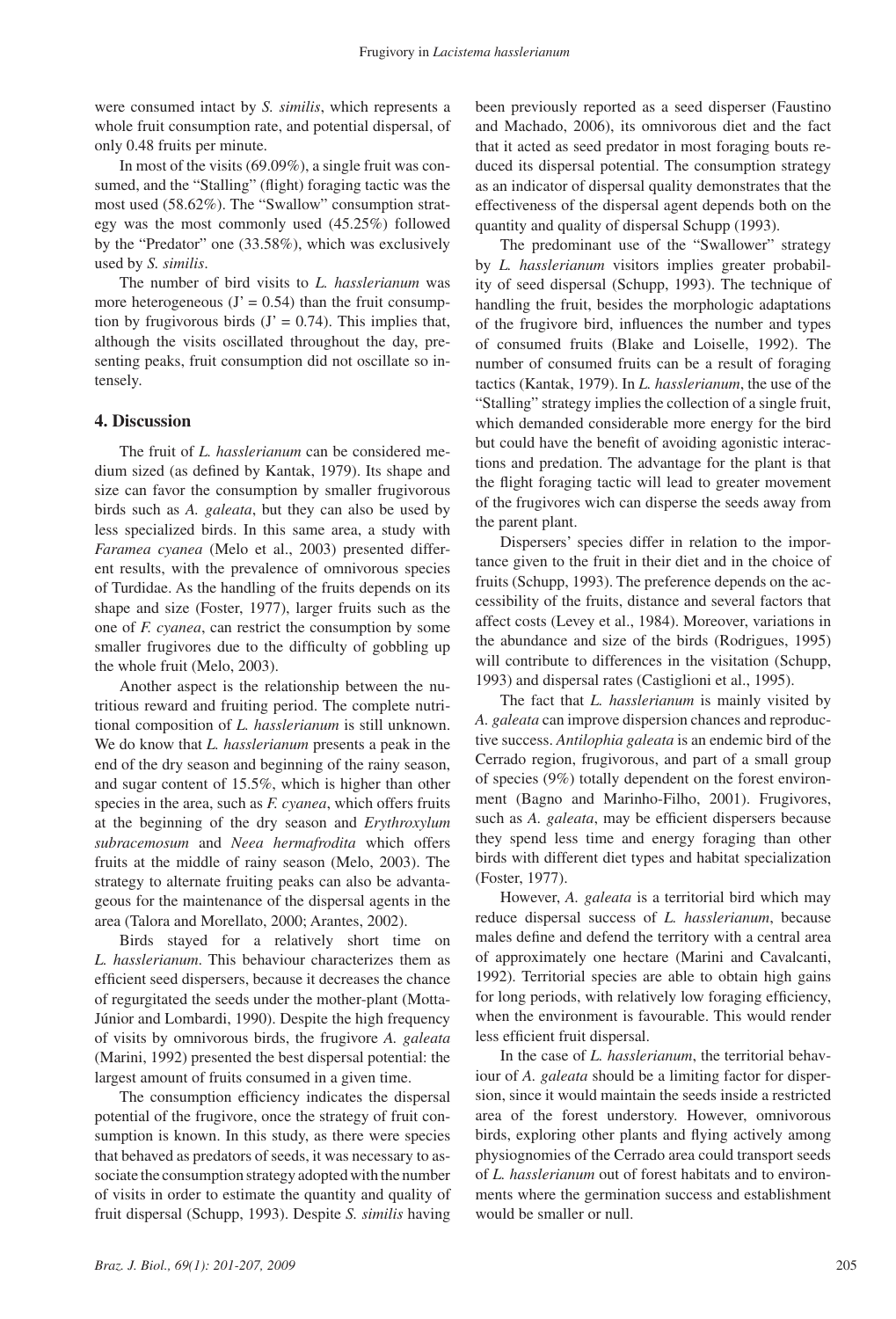*Acknowledgements* — We thank Ivan Schiavini, José C. Souza-Silva, José F. Ribeiro, Miguel Marini and the anonymous referees for their suggestions on the manuscript. We thank Marcela Yamamoto for help us with the EstimateS program.

## **References**

ANDRADE, MA., 1997. *Aves silvestres*. Belo Horizonte: Líttera Maciel Ltda. 175 p.

ANTAS, PT. and CAVALCANTI, RB., 1988. *Aves comuns do Planalto Central*. Brasília: Editora da Universidade de Brasília. 238 p.

ARANTES, AA., 2002. *Florística, fitossociologia e fenologia do estrato herbáceo-arbustivo de um gradiente florestal no Triângulo Mineiro*. Rio Claro: Universidade Estadual Paulista. 213 p. Tese de Doutorado.

ARGEL-DE-OLIVEIRA, MM., CASTIGLIONI, GDA. and SOUZA, SD., 1996. Comportamento alimentar de aves frugívoras em *Trema micrantha* (Ulmaceae) em duas áreas alteradas do sudeste brasileiro. *Ararajuba*, vol. 4, no. 1, p. 51-55.

BAGNO, MA. and MARINHO-FILHO, J., 2001. A avifauna do Distrito Federal: uso de ambientes abertos e florestais e ameaças. In RIBEIRO, JF., FONSECA, CEL. and SOUZA-SILVA, JC. (Eds.). *Cerrado:* caracterização e recuperação de Matas de Galeria. Brasília: EMBRAPA. p. 495-528.

BLAKE, JG. and LOISELLE, BA., 1992. Fruits in the diets of Neotropical migrants birds in Costa Rica. *Biotropica*, vol. 24, no. 2a, p. 200-210.

CASTIGLIONI, GDA., CUNHA, LST. and GONZAGA, LP., 1995. *Ramphocelus bresilius* como dispersor de sementes de plantas da restinga de Barra de Marica, estado do Rio de Janeiro (Passeriformes: Emberizidae). *Ararajuba*, vol. 3, no. 1, p. 94-99.

DUBS, B., 1992. *Birds of southwestern Brazil*. Küsnacht: Betrona-Verlag. 164p.

FAUSTINO, TC. and MACHADO, CG., 2006. Frugivoria por aves em uma área de campo rupestre na Chapada da Diamantina, BA. *Revista Brasileira de Ornitologia*, vol. 14, no. 2, p. 137-143.

FOSTER, MS., 1977. Ecological and nutritional effects of food scarcity on a tropical frugivorous bird and its fruit source. *Ecology*, vol. 58, no. 1, p. 73-85.

GALETTI, M. and PIZO, MA., 1996. Fruit eating by birds in a forest fragment in southeastern Brazil. *Ararajuba*, vol. 4, no. 2, p. 71-79.

GENTRY, AH. and DODSON, C., 1987. Contribution of nontrees to species richness of a tropical rain forest. *Biotropica*, vol. 19, no. 2, p. 149-156.

GENTRY, AH. and EMMONS, LH., 1987. Geographical variation in fertility, phenology, and composition of the understory of Neotropical forests. *Biotropica*, vol. 19, no. 3, p. 216-227.

GREENBERGER, R., 1981. The abundance and seasonality of forest canopy birds on Barro Colorado Island, Panama. *Biotropica*, vol. 13, no. 4, p. 241-251.

GUEDES, MC., MELO, VA. and GRIFFTH, JJ., 1997. Uso de poleiros artificiais e ilhas de vegetação por aves dispersoras de sementes. *Ararajuba*, vol. 5, no. 2, p. 229-232.

HERRERA, CM., 1982. Seasonal variation in the quality of fruits and difuse coevolution between plants and avian dispersers. *Ecology*, vol. 63, no. 3, p. 773-785.

KANTAK, GE., 1979. Observations on some fruit-eating birds in Mexico. *Auk*, vol. 96, no. 1, p. 183-186.

LAMBERT, FR. and MARSHALL, AG., 1991. Keystone characteristics of bird-dispersed *Ficus* in a Malaysian lowland rain forest. *Journal of Ecology*, vol. 79, no. 3, p. 793-809.

LEVEY, DJ., MOERMOND, TC. and DENSLOW, JS., 1984. Fruit choice in neotropical birds: the effect of distance between fruits on preference patterns. *Ecology*, vol. 65, no. 3, p. 844-850.

MARINI, MA., 1992. Foraging behavior and diet of helmeted manakin. *Condor*, vol. 94, no. 1, p. 151-158.

MARINI, MA. and CAVALCANTI, RB., 1992. Mating system of the helmeted manakin (*Antilophia galeata*) in Central Brazil. *Auk*, vol. 109, no. 4, p. 911-913.

MELO, C., 2003. *Disponibilidade quantitativa e qualitativa de frutos para avifauna associada ao sub-bosque de fisionomias florestais do bioma Cerrado*. Brasília: Universidade de Brasília. 163 p. Tese de Doutorado.

MELO, C., BENTO, EC. and OLIVEIRA, PE., 2003. Frugivory and dispersal of *Faramea cyanea* (Rubiaceae) in cerrado woody plant formations. *Revista Brasileira de Biologia = Brazilian Journal of Biology*, vol. 63, no. 1, p. 1-8.

MIKICH, SB., 2001. *Frugivoria e dispersão de sementes em uma pequena reserva isolada do estado do Paraná.* Curitiba: Universidade Federal do Paraná. 160 p. Tese de Doutorado.

MOERMOND, TC. and DENSLOW, JS., 1983. Fruit choice in Neotropical birds: effects of fruit type and accessibility on selectivity. *Journal of Animal Ecology*, vol. 52, no. 2, p. 407-420.

MOERMOND, TC. and DENSLOW, JS., 1985. Neotropical avian frugivores: patterns of behavior, morphology, and nutrition, with consequences for fruit selection. *Ornithology monographs*, vol. 36, p. 865-897.

MOTTA-JÚNIOR, JC. and LOMBARDI, JA., 1990. Aves como agentes dispersores da copaíba (*Copaifera langsdorfii*, Caesalpinaceae) em São Carlos, Estado de São Paulo. *Ararajuba*, vol. 1, no. 1, p. 105-106.

MURALI, KS., 1997. Patterns of seed size, germination and seed viability of tropical tree species in Southern India. *Biotropica*, vol. 29, no. 3, p. 271-279.

OLIVEIRA, PEAM. and PAULA, FR., 2001. Fenologia e biologia reprodutiva de plantas de Matas de Galeria. In RIBEIRO, JF., FONSECA, CEL. and SOUZA-SILVA, JC. (Eds). *Cerrado*: *caracterização e recuperação de Matas de Galeria.* Brasília: EMBRAPA. p. 303-332.

RIBEIRO, RD., 2001. *Ecologia alimentar de aves do subbosque de mata atlântica de Minas Gerais*. Belo Horizonte: Universidade Federal de Minas Gerais. 91p. Dissertação de Mestrado.